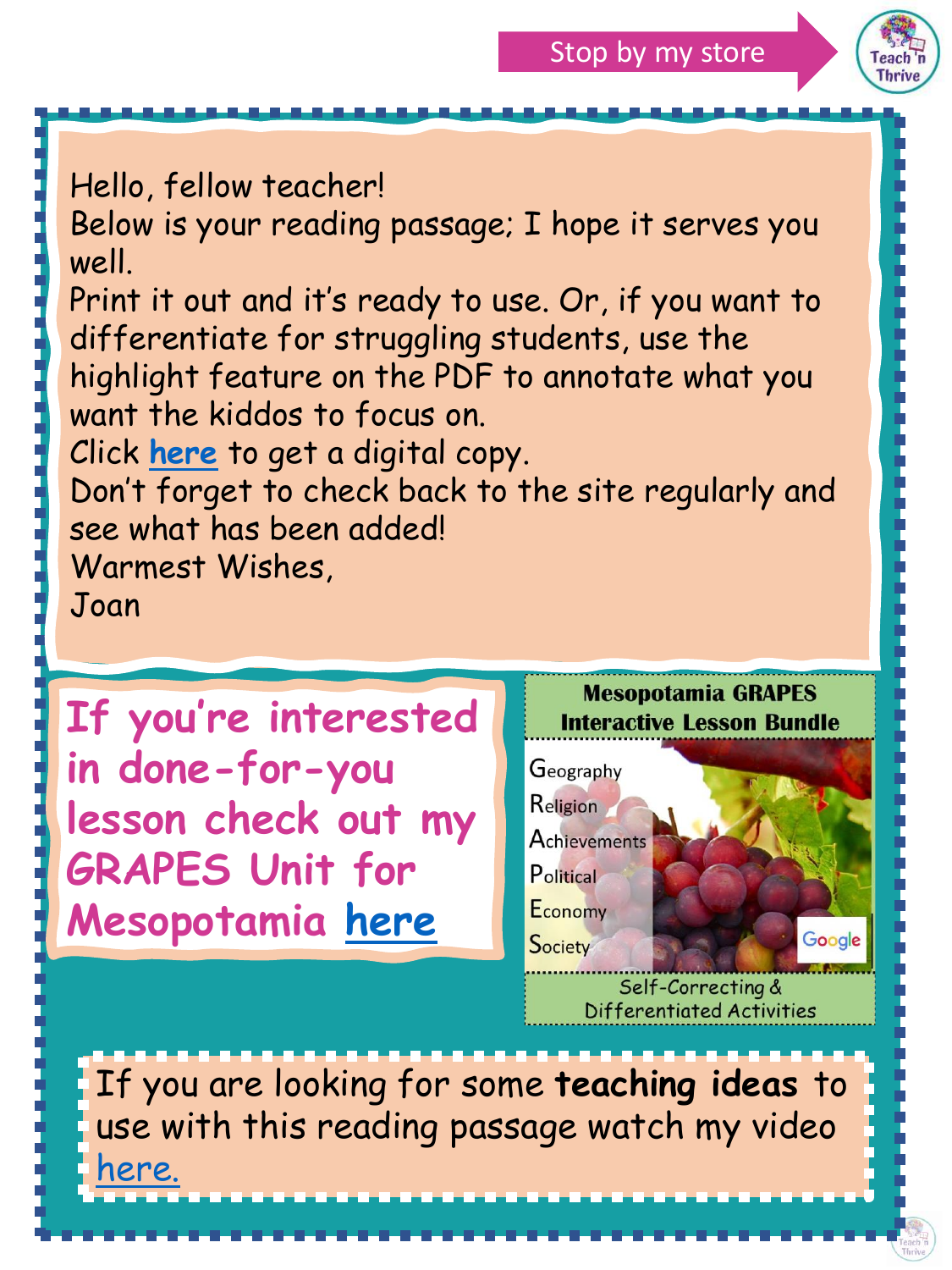

## **Ancient Egypt**



The Nile River, a north flowing major waterway in eastern Africa, provided an opening for the development of a long-lasting civilization in Egypt. The north flowing Nile meant "Upper" Egypt actually was in the south, while "Lower" Egypt was in the north. The unity of the two sections paved the way for thousands of years of civilization that ultimately came under Greek and Roman control.

## **Origins**

Ancient Egypt was much less arid than modern times, providing more rainfall and ability for civilization to grow. But, key to the development of a major population was the ability to take advantage of the Nile River, including consistent flooding. The use of its waters for irrigation to grow crops allowed for extensive agriculture, providing an excess that could be stored for later or used for trade. Egypt also had mining resources such as stone, copper, gold and precious stones.

Egypt provided a fruitful environment for the growth of civilization and settlements were present eight thousand years ago. In time, there was conflict between them, the rich resources providing much room for conflict. About 3100 BCE, the battles for control ended with one unified Egypt with a capital at Memphis. This was the first dynasty in Ancient Egypt, governing through a specific family. A series of dynasties followed, mixed in with periods of foreign control. The title of Egyptian kings was "pharaoh," from the term "great house."

## **Egyptian Civilization**

A unified Egypt provided a means to grow a strong central administration of the country at large. The mass production of food allowed by the Nile River required a large organized system with a need for consistency. A strong government provided a means to control a large labor supply. Egypt had the means to build a strong military, including in time developing a small carriage that could be pulled by a horse, a chariot, to use as a mobile fighting force.

Egypt had the resources as well for large construction projects, especially after they developed a means to create strong bricks as basic building blocks. The remains of pyramids, great triangular shaped tombs, are still around to this day. These were built for special people, especially pharaohs, as seen by a set in the city of Giza. Also present there is the Great Sphinx (a mythical human/animal hybrid), a large statue representing an ancient pharaoh (around 2500 BC).